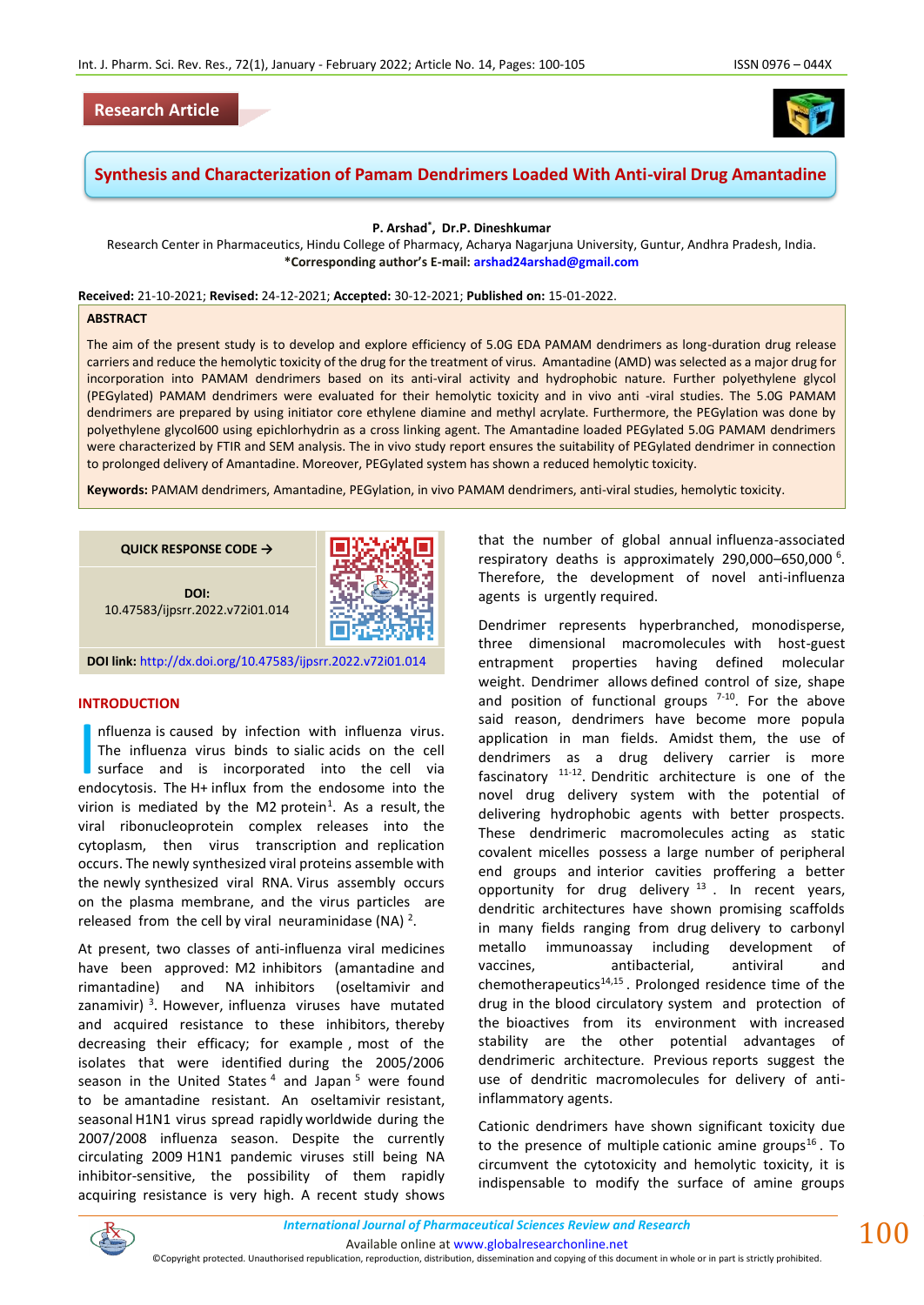of cationic dendrimers with neutral or anionic moieties $^{16,17}$  .

P. Dinesh Kumar et.al.,(2013) Developed PEGylated G4 and G5 PAMAM dendrimers for anti HIV drug lamivudine. In this study successfully prepared G4 and G5 PAMAM dendrimers with ethylene diamine core and PEGylated with MPEG for surface modifications. Further physiochemical and physiological parameter such as UV, IR, TEM, DSC, drug entrapment, drug release and hemolytic toxicity of both PEGylated and non PEGylated PAMAM dendrimers were determined and compared. Here the PEGylation of PAMAM dendrimers reduce the surface toxicity and increase the drug loading capacity of PAMAM dendrimers. Moreover PEGylated PAMAM dendrimers had released then drug in controlled and prolonged time. Hence the PEGylated PAMAM dendrimers were found as suitable drug delivery carrier for anti HIV drug lamivudine <sup>18</sup>.

Although dendrimers have vast application in biomedical field, their usage is restricted due to the RES uptake, drug leakage, immunogenicity, hemolytic toxicity, hydrophobicity etc. But PEGylation of dendrimers can generally overcome these limitations. Polyethylene glycol (PEG) conjugation or linking with the dendritic system is called PEGylation, which improves water solubility and non-statistical attachment of drug molecules. PEGylation of dendrimers is done mainly due to reduce toxicity and Amantadine (AMD ) was referred as a standard drug for the treatment of influenza virus $19$ . The current study is aiming to load Amantadine (AMD) with PEGylated 5.0G EDA-PAMAM dendrimers for the purpose of achieving significant therapeutic effect in the treatment of influenza virus.

## **MATERIALS AND METHODS**

#### **Materials**

Amantadine hydrochloride Purchased from Yarrow Chem Products , Mumbai, Methyl Acrylate (SDFCL Fine Chem Limited, Mumbai), Ethylene Diamine(SDFCL Fine Chem Limited, Mumbai), Epichlorhydrine (Merck Specialities Pvt.Ltd, Mumbai) , Poly Ethylene Glycol 600 (SDFCL Fine Chem Limited, Mumbai), Methanol 600 (SDFCL Fine Chem Limited, Mumbai), Sodium Hydroxide (Loba Chemi Laboratory Reagents and Fine Chemicals ,Chennai), Copper sulphate (Merck Specialities Pvt.Ltd, Mumbai), HPLC grade water (Merck Specialities Pvt.Ltd, Mumbai), HPLC grade Acetonitrile (Merck Specialities Pvt.Ltd, Mumbai).

## **Method**

Synthesis of PAMAM Dendrimers PAMAM dendrimers were synthesized by divergent method and construction of an ethylene diamine (EDA) core PAMAM dendrimers consists of successive steps that are Michael addition of primary amine and methyl acrylate followed by amidation of multiester EDA<sup>19</sup>.

#### **PEGylation of 5.0G EDA-PAMAM Dendrimers**

The PEGylation was done by using epichlorhydrin as a cross-linking agent and in this process 1.8mM (1.8g) of epichlorhydrin and 1.8mM (10.8g) of PEG 2000 were used in 1:1 ratio<sup>19</sup>, followed by 3.5 mL solution of 5.0G EDAPAMAM dendrimer added to obtain PEGylation of 5.0G PAMAM dendrimers. To achieve this, above mentioned quantity of PEG was mixed with epichlorhydrin in separate container and kept it stirring for 2 h then it was incubated 36 h in dark place at room temperature, After that, in this 5.0G dendrimer solution was added with proper shaking and it was kept a side for 24 h, to allow the linking of PEG with 5.0G dendrimer using by cross linker epichlorhydrin. The formed PEGylated system was subjected to characterize by IR and SEM.

### **Drug Loading in Formulation**

PEGylated and Non-PEGylated 5.0G EDA PAMAM dendrimers were mixed with methanolic solution of AMD. The solutions were incubated by continuous stirring for 24 h using Teflon beads<sup>20</sup>. The free drug was removed from formulations by dialyzing in cellulose dialysis bag against double distilled water for 10 min. The estimation of solution was done through spectrophotometrically (λmax 460nm) to determine indirectly the amount of drug loaded in formulations. Then lyophilization of formulations was done and it was taken into further characterization.

### **Scanning Electron Microscopy**

The scanning electron microscopy was performed to study the particle size and surface morphology of PEGylated 5.0G EDA-PAMAM dendrimers. The samples were uniformly spread on double sided carbon tape, fixed on a stainless steel stub, and coated with gold/palladium to prevent charge buildup by the electrons absorbed by specimen.

## **Dissolution Studies**

In dissolution studies drug release of AMD loaded PEGylated and Non PEGylated 5.0G EDAPAMAM dendrimers was carried out by dialysis method  $21$ . Dialysis bags were filled with a known amount of 25 µg/mL concentration of AMD loaded PEGylated and Non PEGylated 5.0G EDA PAMAM dendrimers then it was placed in 200 mL of phosphate buffer solution (pH 7.4) at 37ºC with slow magnetic stirring. Aliquots of 5 mL were withdrawn from the solution at regular intervals (5, 10, 24, 48, 72, 96, 120 h) and replaced with same volume of fresh phosphate buffer solution. The formulated drug concentrations were determined by spectrophotometrically at 460nm λmax.

## **Hemolytic Toxicity of Dendrimer-Drug Systems**

The human blood was obtained through HiAnticlot blood collection vials RBC suspension (5% hematocrit) and with this 0.5 mL of 25 µg/mL concentration of AMD encapsulated PEGylated and Non-PEGylated formulations, drug solution, dendrimer solution and 4.5 ml of normal saline was added and it was incubated about  $1h^{22}$ . Other



Available online a[t www.globalresearchonline.net](http://www.globalresearchonline.net/)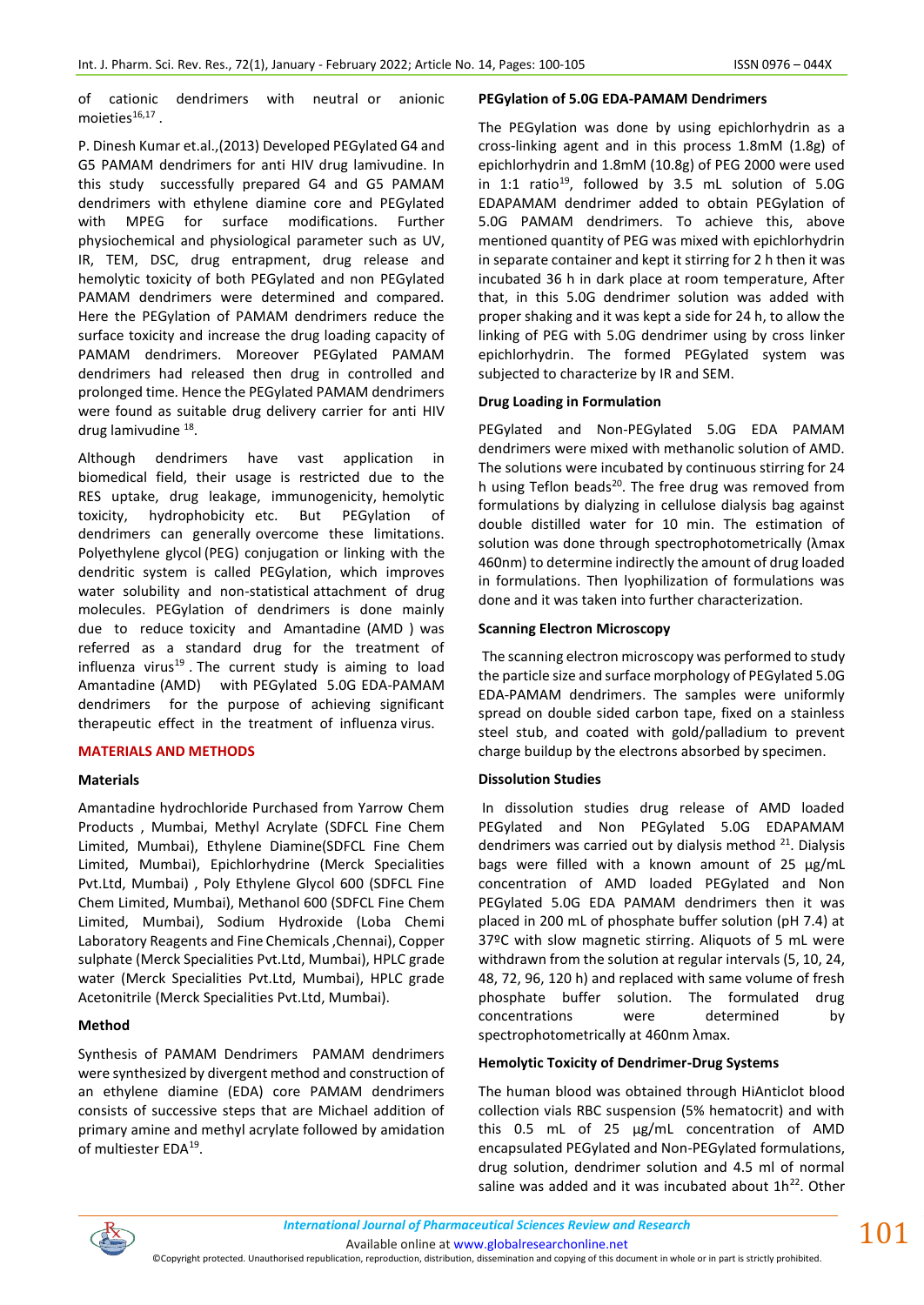side in separate tubes drug and dendrimers were taken, the resultant final concentrations of drug and dendrimer were equivalent in all the cases. The PEGylated system of dendrimers-drug complex should be equivalent to Non-PEGylated systems such that the final concentrations of drug and dendrimer were equivalent. The allowed comparison of hemolysis data of drug, dendrimer, AMD loaded EDA-PAMAM dendrimers and PEGylated dendritic architectures were evaluated to the effect of PEGylation on hemolysis. The centrifugation was performed, supernatants were taken and diluted with an equal volume of normal saline and absorbance was measured at 460 nm. To obtain 0 and 100% hemolysis, RBC suspension was added to 5 mL of 0.9% NaCl solution (normal saline) and 5 mL distilled water, respectively. The degree of hemolysis was determined by the following equation

Hemolysis =  $(Abs - Abs<sub>0</sub>/Abs<sub>100</sub> - Abs<sub>0</sub>)$  X 100

Where Abs, Abs<sub>100</sub>, and Abs<sub>0</sub> are absorbance of sample, a solution of 100% hemolysis, and a solution of 0% hemolysis, respectively.

## *In Vivo* **Study**

The in vivo studies were performed to compare targeting efficiency of drug loaded nanoparticles with that of pure **Hindu College of Pharmacy Amaravathi Road, Guntur.**

drug. The animals were kept under standard conditions, with free access to food and water. For each preparation and each sampling time point, rats (Wistar albino rats) were taken (HCOP/IAEC/PR-10/2019). Rats were divided into three groups (Test, Standard, and Control). The drug loaded PEGylated dendrimers (Test), Amantadine (Standard)and dendrimers (control) were given through *i.v* route. After dosing, animals were kept in cage and blood samples through marginal ear vein 0.5 mL were collected in intervals of 0.5, 1, 2, 4, 6, 12, 24, 48, 72, 96 and 120h. The spiked plasma samples were treated with 1.0 mL of acetonitrile and shaken by the aid of vortex for one min. The samples were centrifuged for 20 min at 13000 rpm. The supernatant (1 mL) was transferred into a test tube, and 1 mL of 0.01 M NaOH was added followed by 1 mL of NQS reagent (0.2%, w/v), and the contents of the test tubes were heated in a water bath at 90±5 C for 45 minutes and then cooled in ice water for 2 min. KBH4 solution (0.2 mL of 0.05%, w/v in methanol) was added and the reaction was allowed to proceed for 5 min at room temperature (25±5 C). The solution was diluted to 5 mL with 0.025M methanolic HCl. A volume of 20 L of the resulting solution was injected into the HPLC system.



**Figure 1:** IR spectrum of PEGylated 5.0G EDA –PAMAM dendrimers.

**Hindu College of Pharmacy Amaravathi Road, Guntur.**



**Page 1/1**

**Figure 2:** IR spectrum of PEGylated 5.0G EDA – PAMAM dendrimers loaded with AMD.

*International Journal of Pharmaceutical Sciences Review and Research International Journal of Pharmaceutical Sciences Review and Research*

Available online a[t www.globalresearchonline.net](http://www.globalresearchonline.net/)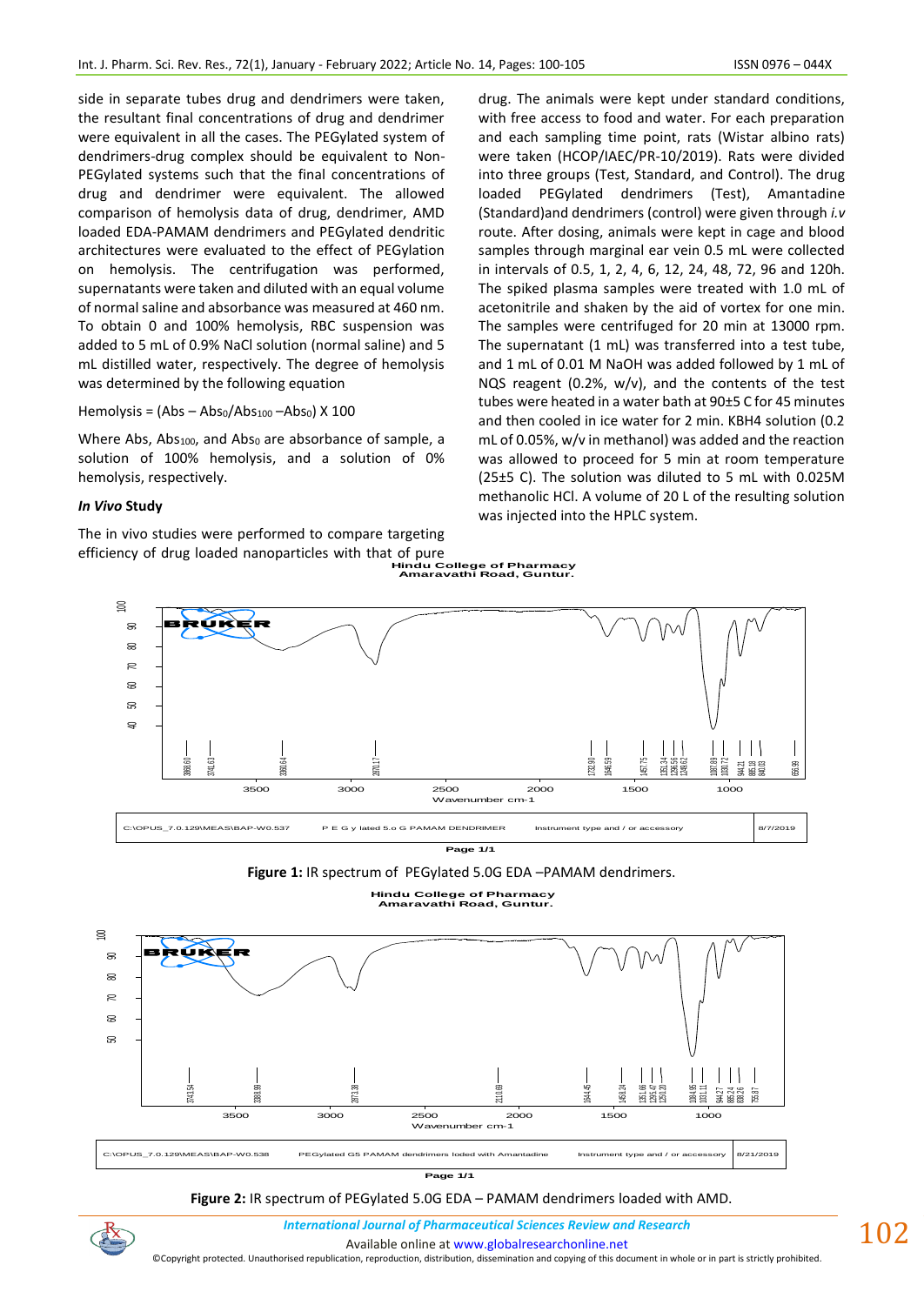### **Stability**

The stability studies were carried out for AMD loaded PEGylated 5.0G EDA-PAMAM dendrimers. In this study, sample was stored at 40ºC for three months. Drug release studies were carried out to analyze the stability of formulation.

# **RESULTS**

**Table 1:** Drug release, entrapment, stability and hemolytic toxicity of AMD loaded formulation.

| <b>Formulation</b>                               | % Drug<br><b>Entrapment</b>        | % Hemolytic<br><b>Toxicity</b> |
|--------------------------------------------------|------------------------------------|--------------------------------|
| PEGylated 5.0G<br><b>FDA PAMAM</b><br>dendrimers | 98.83%                             | $2.71 \pm 1.12$                |
| <b>Formulation</b>                               | % Drug Release                     |                                |
| PEGylated 5.0G<br><b>EDA PAMAM</b><br>dendrimers | 81.79±0.37                         |                                |
| Non PEGylated<br>5.0G EDA PAMAM<br>dendrimers    | 98.19±0.56                         |                                |
| <b>Formulation</b>                               | <b>Storage Time (3)</b><br>Months) |                                |
| PEGylated 5.0G<br><b>EDA PAMAM</b><br>dendrimers |                                    |                                |
| Appearance                                       | Pale red                           |                                |
| % Drug Release                                   | 80.83±0.43                         |                                |

The PEGylation of 5.0G PAMAM dendrimers was confirmed by FTIR and result was represented in (Figs. 1, 2). The IR report of synthesized dendrimers showed stretching peaks of NH stretching[2913.16], C-H alkenes[970.25], and C-N amines[1314.14].

The observed results showed that AMD entrapment efficiency in PEGylated 5.0G EDAPAMAM dendrimers was found to be 98.83% (Table 1). The SEM images (Fig.3) showed that AMD loaded PEGylated 5.0G EDA PAMAM dendrimers are in nano scale and mostly individual and surface morphology of particles found to be spherical in shape and have smooth surface. The evaluation of two formulations Non PEGylated 5.0 G PAMAM dendrimers and PEGylated 5.0G EDA-PAMAM dendrimers loaded with RIF and it was observed that drug release rate of RIF in PEGylated 5.0G EDA-PAMAM dendrimers is 81% in 120 h and in Non-PEGylated 5.0G EDA-PAMAM dendrimers it was released 98% in 72 h. Between two formulations, the indication clarified that PEGylated dendrimers showed relatively slow release as compared with NonPEGylated dendrimers (Fig.4) (Table 1).

The hemolytic toxicity studies were conducted that Non PEGylated amine terminated PAMAM dendrimers showed 14.39 for PEGylated 5.0G EDA-PAMAM dendrimers showed that 2.71. The hemolytic toxicity is less in PEGylated PAMAM dendrimers than compared with Non PEGylated PAMAM dendrimers.

The *in vivo* study represents PEGylated 5.0G EDA-PAMAM dendrimers loaded AMD and plain AMD (standard) were administered to Wistar albino rats, plasma drug concentrations were evaluated for 6h and 120h for standard and test, respectively. The C<sub>max</sub>, T<sub>max</sub>, t<sub>1/2</sub>, MRT and AUC (determined by Kinetica™ 2000 computer programe) were found to be higher for PAMAM dendrimers encapsulated drug resulting in an increase significance (p<0.0001, determined by Prism 5 software) of pharmacokinetic parameters. The  $T_{max}$  was found to be 2h for standard and 48h for PEGylated 5.0G EDA-PAMAM dendrimers. After 6h there was no presence of drug in plasma in standard but in PEGylated 5.0G EDA-PAMAM dendrimers it remained for 120h. Thus, PEGylated 5.0G EDAPAMAM dendrimers loaded with drug served to ensure a slow and prolonged release of drug, a feature that could not be achieved with unencapsulated/standard drug. Finally, the drug remained in plasma for shorter time (6h) and longer days (120h) in case of standard and AMD loaded PEGylated 5.0G EDA-PAMAM dendrimers.

The end results showed that PEGylated dendrimers had maximum prolong action (Table 2, Fig.6). After storing AMD-loaded PEGylated 5.0G EDA-PAMAM dendrimers at 40±2ºC for 3 months it was found that there is no change either in appearance or in its drug release (Fig.7) (Table 1).



**Figure 3:** SEM image of PEGylated 5.0 G PAMAM dendrimers loaded with AMD.



**Figure 4:** Dissolution of drug release in phosphate buffer pH 7.4.

*International Journal of Pharmaceutical Sciences Review and Research International Journal of Pharmaceutical Sciences Review and Research*

Available online a[t www.globalresearchonline.net](http://www.globalresearchonline.net/)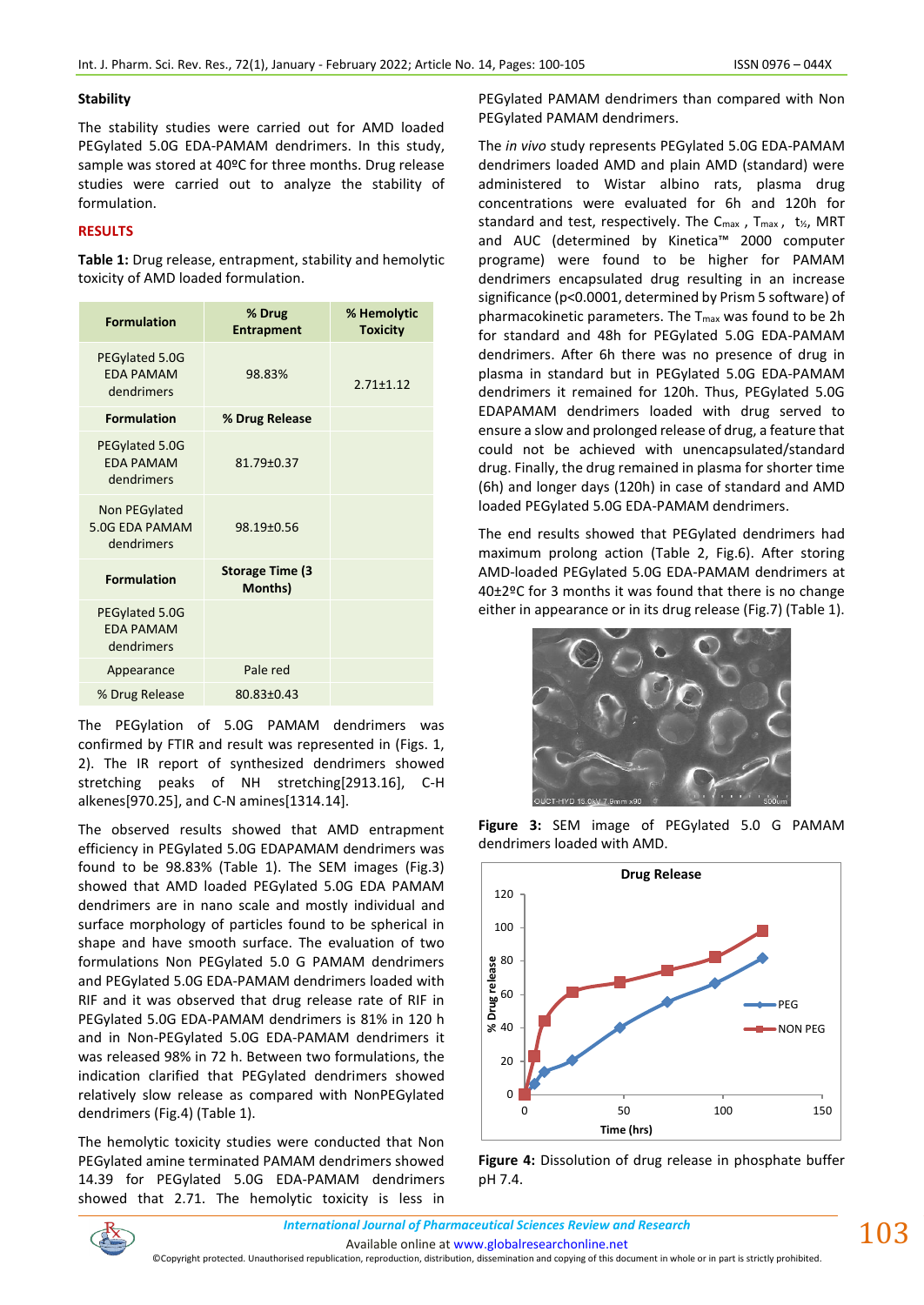| <b>P.K. Parameters</b>     | <b>Standard</b> | <b>Test</b>      | <b>P-Value Summary</b> |
|----------------------------|-----------------|------------------|------------------------|
| $C_{\text{max}}(\mu g/mL)$ | 18.2±0.07       | 46.385±0.08      | ****                   |
| $T_{max}(h)$               | $10.3 \pm 0.1$  | $48 + 0.1$       | ****                   |
| $AUC_{on} (\mu g/L^*h)$    | 94.902±0.79     | 20038.5±0.81     | ****                   |
| $AUCextra (\mu g/L* h)$    | 15996.1±0.71    | 5941190±0.76     | ****                   |
| $AUC_{tot}$ ( $\mu$ g/L*h) | 115479.5±0.8    | 261655±0.83      | ****                   |
| % AUC <sub>extra</sub>     | 17.84835±0.03   | 22.88395±0.24    | ***                    |
| $AUMCon(\mu g/L*h2)$       | 316.523±0.56    | 1202970±0.71     | ****                   |
| $AUMCextra(µg/L*h2)$       | 145625±0.72     | 1452810±0.65     | ****                   |
| $AUMC_{tot}$ (µg/L*h2)     | 463182.5±0.81   | 2655685±0.81     | ****                   |
| $t_{\%}(h)$                | 13.14639±0.1    | 66.3999±0.25     | ****                   |
| MRT(h)                     | 8.0106±0.2      | $90.73 \pm 0.12$ | ****                   |

\*\*\*P<0.001, \*\*\*\*P<0.0001for significance

#### **DISCUSSION**

PEGylated 5.0G EDA-PAMAM dendrimers were synthesized and produced substantial point of add-on of PEG to dendrimers. Moreover, it is an easy, reproducible and inexpensive method and requires less time due to the presence of cross linker epichlorhydrin. The entrapment efficiency of PEGylated dendrimers was found to be higher when compared with Non PEGylated dendrimers because of hydrophobic interaction of drug and PEG at peripheral p SEM image shows that PEGylated dendrimers are mostly spherical in shape and have a smooth surface which prevents agglomeration. PEGylated dendrimers showed a reduced hemolytic toxicity, owing to the polycationic nature of EDAPAMAM dendrimers. *In vitro* studies indicate that PEGylated dendrimers showed prolonged release compared with Non PEGylated dendrimers because of greater hydrophobic interaction between drug and core of higher generation dendrimer. *In vivo* studies were performed on rats and it was divided into three groups (Test, Standard, Control). PEGylated 5.0G EDA-PAMAM dendrimers loaded with AMD (Test), AMD (Standard) and pure dendrimers (Control) were given to rats and hydrochlorothiazide was used as the internal standard. PEGylated dendrimers showed a prolonged release for longer time when compared with standard. Results demonstrated that the dendrimerization of drug generates an efficient nanotransport system, prolonged and targeted drug release.



**Figure 5:** Chromatogram of Amantadine



**Figure 6:** Chromatogram of PAMAM dendrimers loaded with Amantadine (AMD)



**Figure 7:** Drug release of PEGylated 5.0G EDA PAMAM dendrimer loaded with Amantadine (AMD) stored after 3 months

### **CONCLUSION**

The PEGylated 5.0G EDA-PAMAM dendrimers showed prolonged longer drug release and to reduce the hemolytic toxicity compared with non PEGylated dendrimers. The *in vivo* studies proved that PEGylated dendrimers remained in the plasma for longer days, showing prolonged action in comparison with standard AMD. Based on the above findings we are conclude that the PEGylated dendrimers may be a potential input for targeted and prolonged drug release and to reduce the hemolytic toxicity. Further extensive *in vivo* studies are to be performed in RBC erythrocytes to ensure dendrimers as a promising tool for targeted drug release.